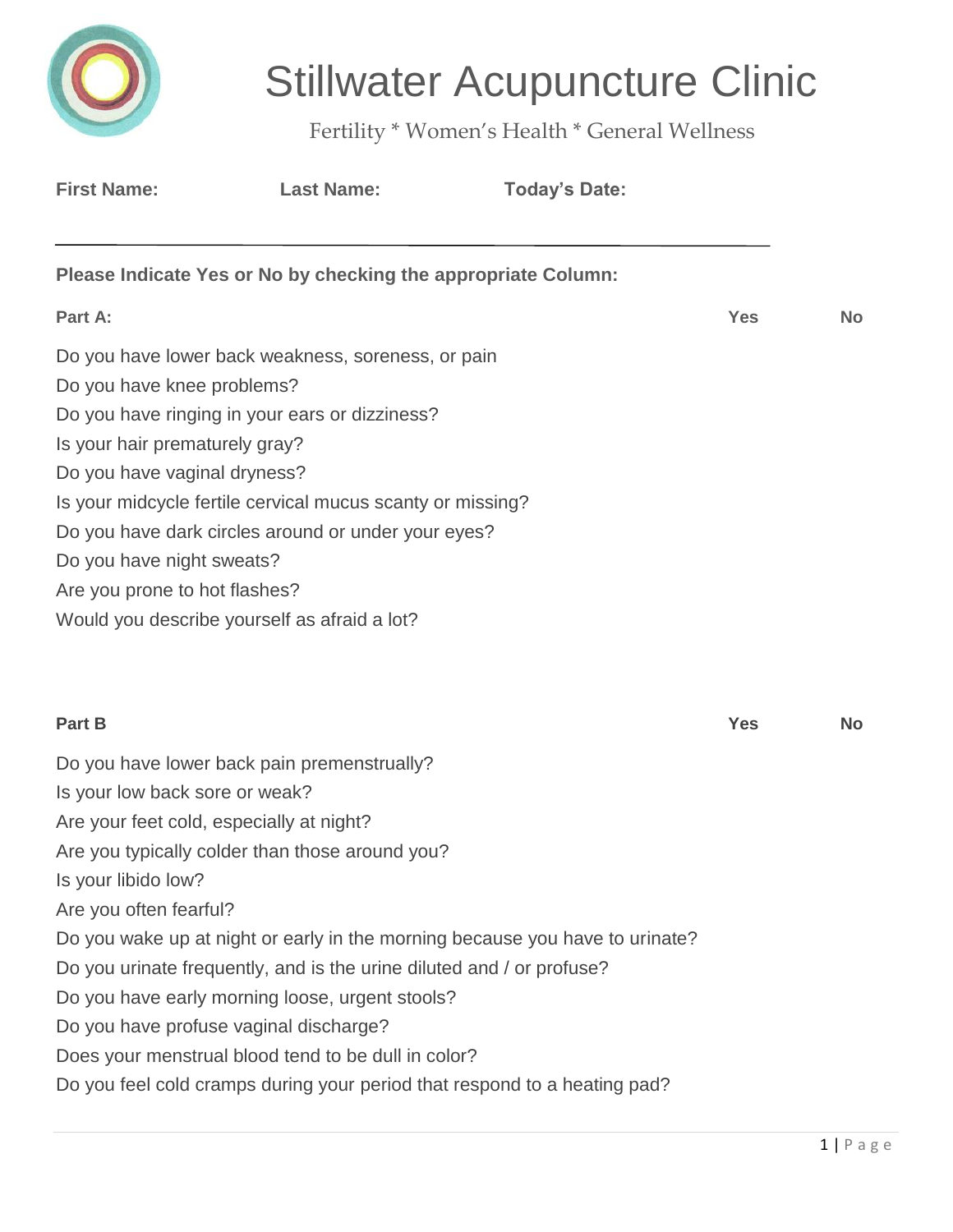Are you often fatigued? Do you have poor appetite? Is your energy lower after a meal? Do you feel bloated after eating? Do you crave sweets? Do you have loose stools, abdominal pain, or digestive problems? Are your hands and feet cold? Is your nose cold? Are you prone to feeling heavy or sluggish? Are you prone to feeling heaviness or grogginess in the head? Do you bruise easily? Do you think you have poor circulation? Do you have varicose veins? Are you lacking strength in your arms and legs? Are you prone to worry? Have you been diagnosed with low blood pressure? Do you sweat a lot without exerting yourself? Do you feel dizzy or light-headed, or have visual changes when you stand up? Is your menstruation thin, watery, profuse, or pinkish in color? Are you more tired around ovulation or menstruation? Do you ever spot a few days or more before your period comes? Have you ever been diagnosed with uterine prolapse? Are your menstrual cramps accompanied by a bearing-down sensation in your uterus? Are you often sick, or do you have allergies? Have you been diagnosed with hypothyroid or anemia? Do you have hemorrhoids or polyps? **Part D Yes No** Are your menses scanty and/or late? Do you have dry, flaky skin? Are you prone to getting chapped lips? Are your fingernails or toenails brittle? Are you losing hair on your head (not in patches, but all over)? Is your hair brittle or dry? Do you have diminished nighttime vision? Do you get dizzy or light-headed around your period?

Are your lips, the inner side of your lower eyelids, or tongue pale in color?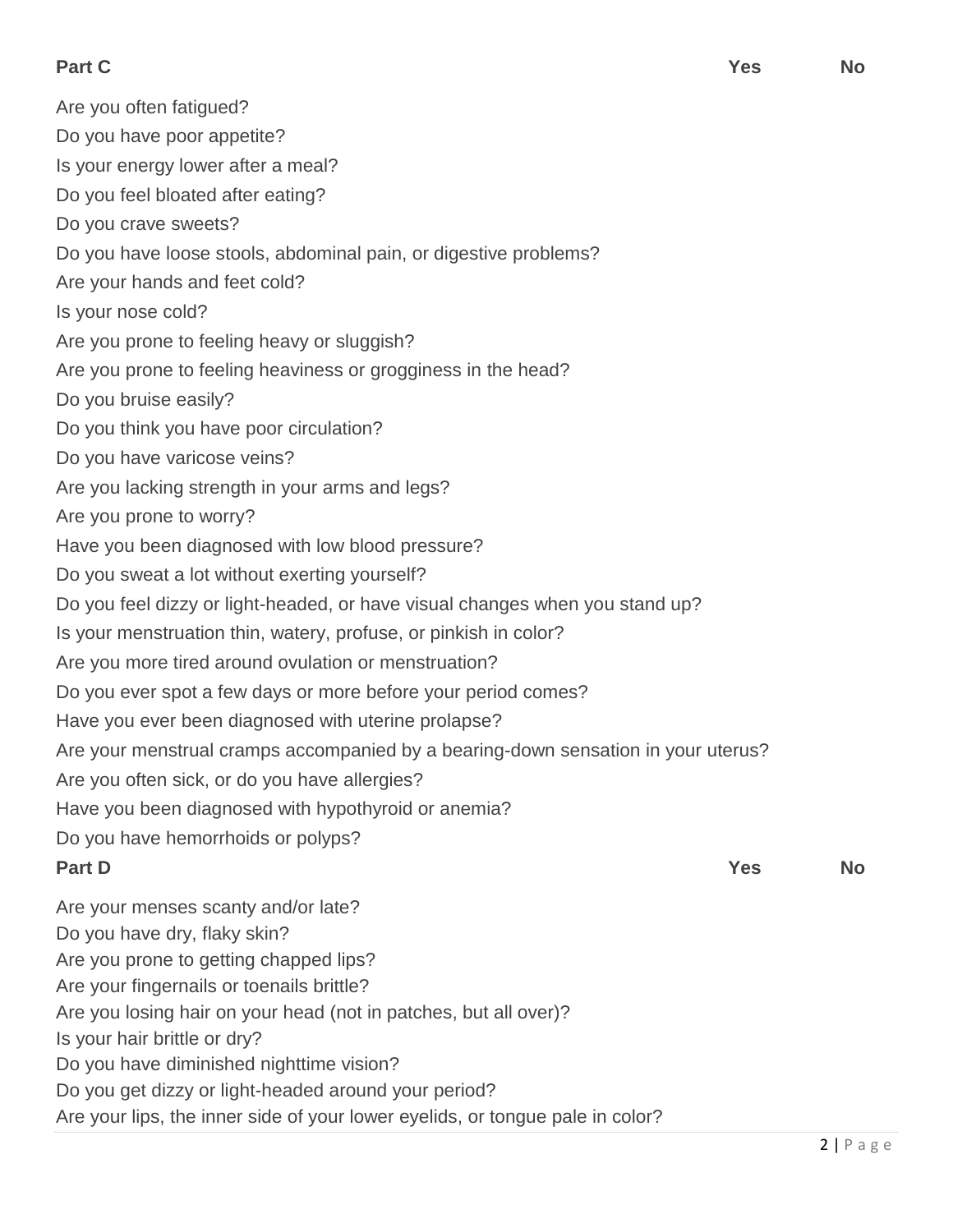**Part E Yes No**

Is your menstrual flow ever brown or black in color? Do you feel midcycle pain around your ovaries? Do you have painful, unmovable breast lumps? Do you experience periodic numbness of your hands and feet (especially at night)? Do you have varicose or spider veins? Do you have red hemangiomas (cherry-red spots) on your skin? Do you have chronic hemorrhoids? Does your menstrual blood contain clots? Have you been diagnosed with endometriosis or uterine fibroids? Is your lower abdomen tender to palpation (resisting touch)? Do you feel any abnormal lumps in your lower abdomen? Do you have piercing or stabbing menstrual cramps? Do you have dark spots in your eyes? Have you been diagnosed with any blood clotting disorder?

**Part F Yes No** Is your pulse rate rapid? Are your mouth and throat usually dry? Are you thirsty for cold drinks most of the time? Do you often feel warmer than those around you? Do you wake up sweating or have hot flashes? Do you break out with red acne (especially premenstrually)? Do you have a short menstrual cycle? Do you have vaginal irritation or rashes?

**Part G Yes No**

Do you feel tired and sluggish after a meal? Do you have fibrocystic breasts? Do you have cystic acne? Do you have urgent, bright, or foul-smelling stools? Does your menstrual blood contain stringy tissue or mucus? Are you prone to yeast infections and vaginal itching? Do your joints ache, especially with movement?